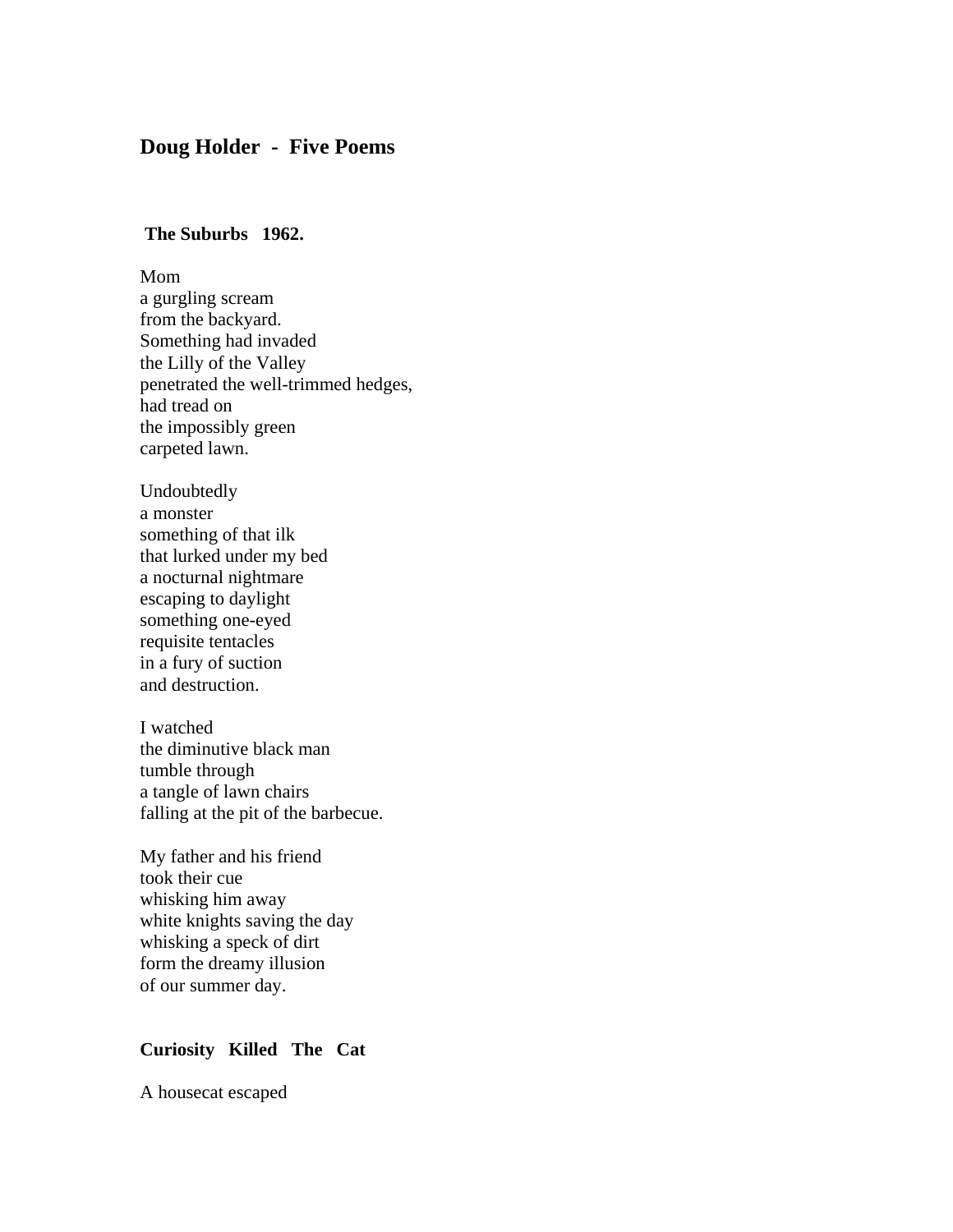ran a bit too far died under the maw of a foriegn car.

Why did he leave his cushioned seat for something so abstract on the street?

Just before he was hit he sniffed the pavement for some arcane scent--

What was this holy grail that made him wildly slap his tail?

## **JACOB WIRTH**

Jacob Wirth is a historic old tavern in Boston that I have been eating and drinking in since I was a snot-nosed Boston University undergrad. I have an old poster from Wirth's in which they quote a waiter Fredrick Fritz Furth (1875-1951):

" Yesterday it was the fathers who were my friends. Today, it is the sons. Yesterday, a man came in and brought his boy. Today, that boy's son came in and calls me Fritz...

I look at the young man and see the father, and my memory goes back to many things when I should be thinking of frankfurters and pumpernickel bread.."

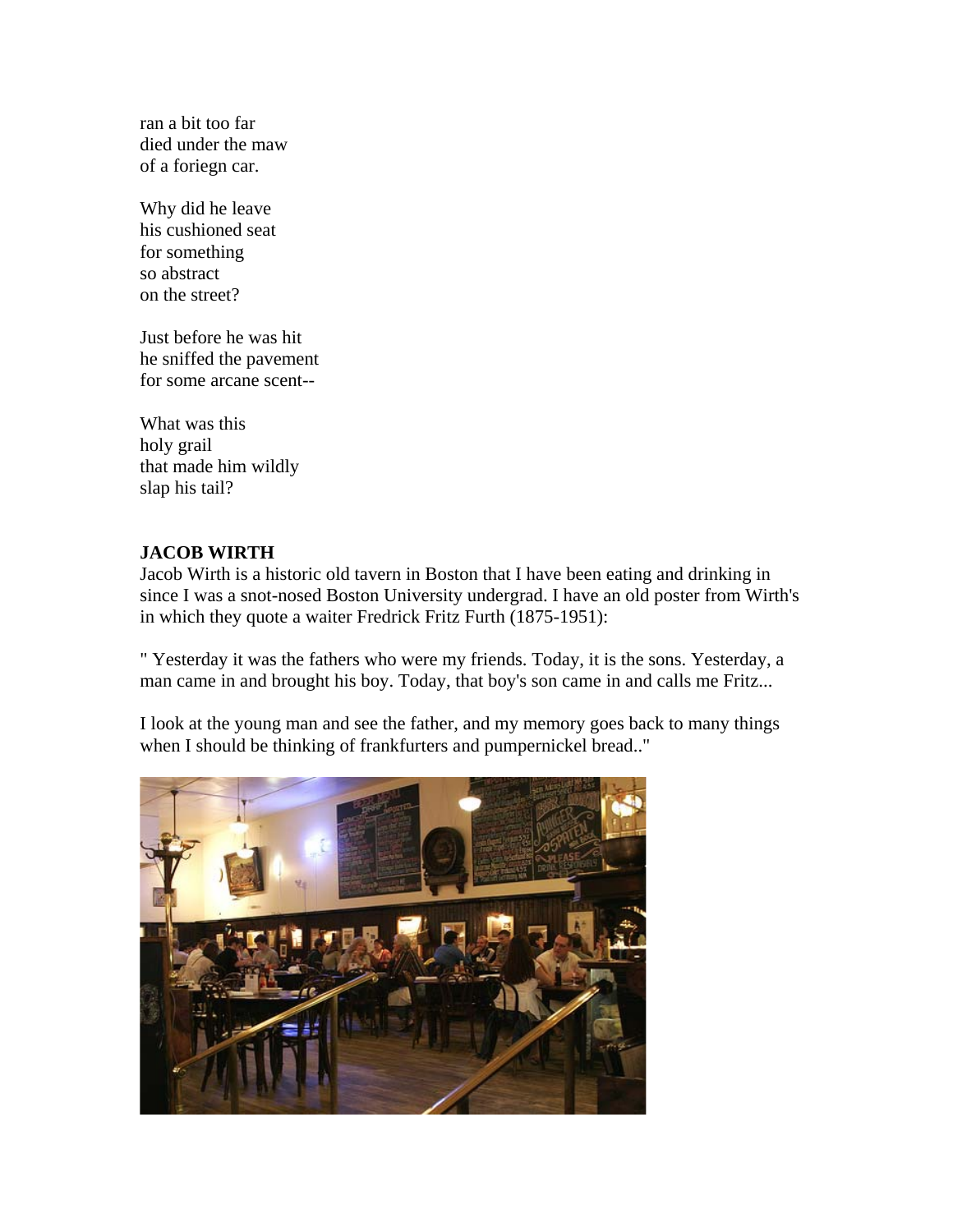### **JACOB WIRTH** ( Boston, Mass. 1868 to? )

The sawdust on the floor has gone the way of all dust.

But it is the hard slap of the house dark on the dark, mahogany bar that sustains me.

Yes , they have made concessions to a high definition TV

but the ancient beaten ivories of the piano still hold its torch songs on Friday nights.

And it seems there is still a wholesome , yellow statement of cornbread, and a saucer of baked beans.

The long dining room has stretched over 100 years and in the rear there is a pay phone in its battered booth before you hit the head.

And that din of laughter-- (and I admit I miss the cigar smoke) and the bright red- sheaves of corned beef sprouting from dark bread.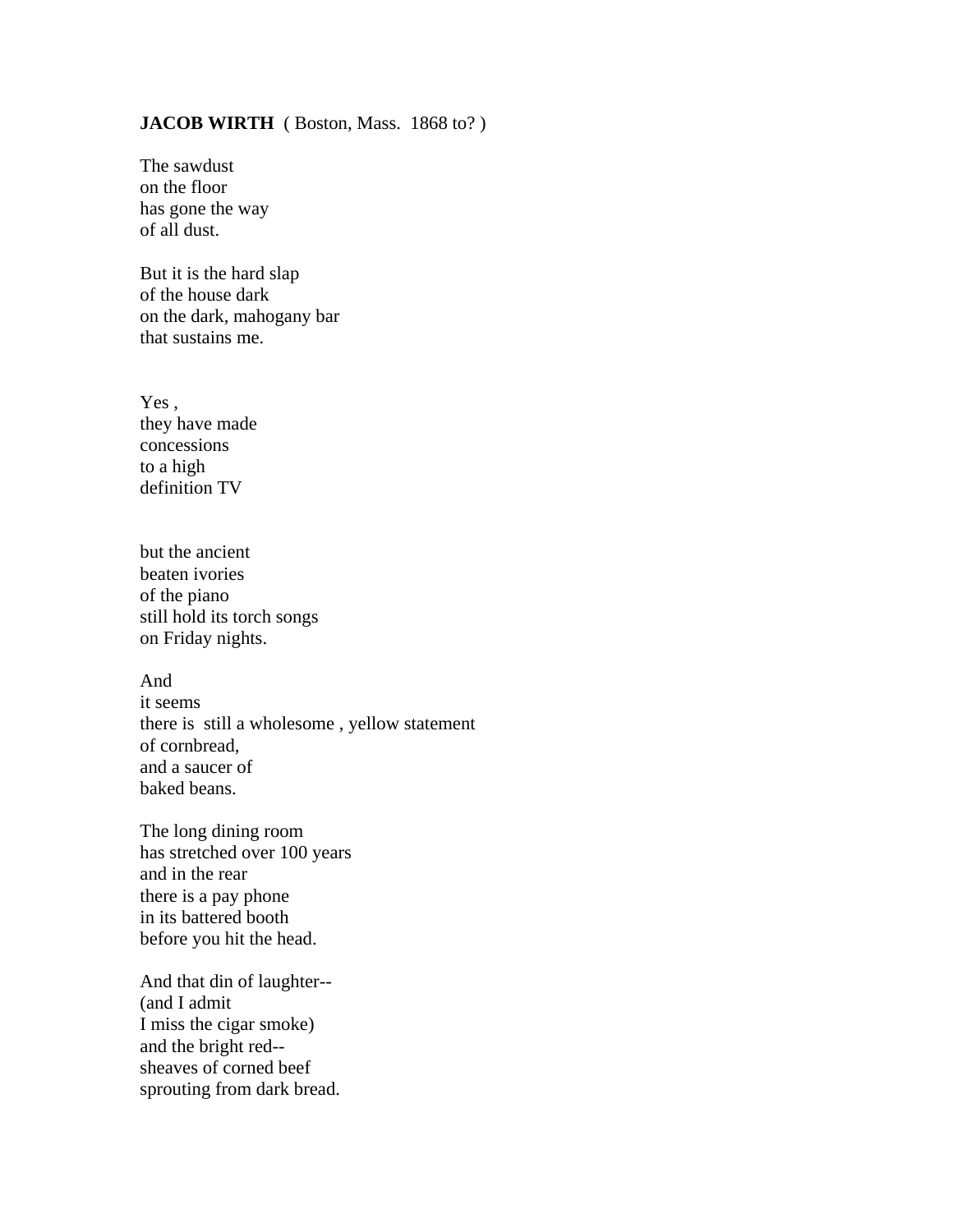What was once alive in this city is still not quite dead.

## **Then You May Have Complicated Grief...**

......Based on an ad I heard on the radio from Mass. General Hospital in Boston

Have you ever experienced death? Have you been in grief, past the cut off period of six months? Has it affected your life? Has it strained relations with your wife? It is our belief that you may qualify for a study of complicated grief**.** 

Receive our treatment and we will dry every drenched duct. There won't be a wet eye in the houseyou will reconcile with your estranged spouse...

Remember don't hesitate grief is dangerous after the due date.

### **AT 56: In The Cafe**

They want to remind you Time is marked on the pockmarked Facebook wall but still it is the cheap sentiment you adore one more gift before the exit door.